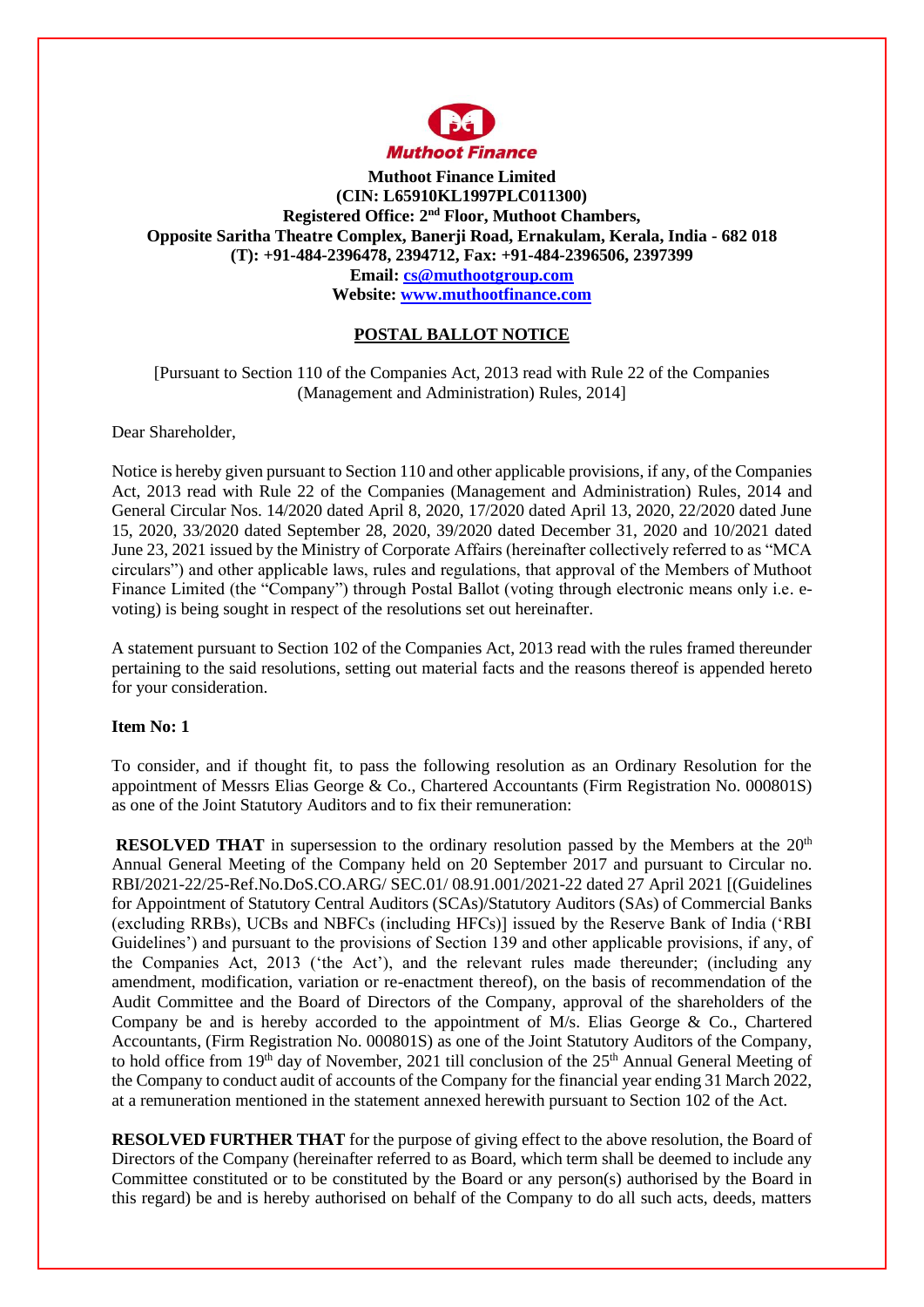and things as it may, in its absolute discretion, deem necessary or desirable for such purpose and with power on behalf of the Company to settle all questions, difficulties or doubts that may arise in regard to implementation of the aforesaid resolution including but not limited to determination of roles and responsibilities/scope of work of the Joint Statutory Auditors, negotiating, finalising, amending, signing, delivering, executing, the terms of appointment including any contracts or documents in this regard, without being required to seek any further consent or approval of the Members of the Company.

### **Item No: 2**

To consider, and if thought fit, to pass the following resolution as an Ordinary Resolution for the appointment of Messrs Babu A. Kallivayalil & Co., Chartered Accountants (Firm Registration No. 05374S) as one of the Joint Statutory Auditors and to fix their remuneration:

**RESOLVED THAT** in supersession to the ordinary resolution passed by the Members at the 20<sup>th</sup> Annual General Meeting of the Company held on 20 September 2017 and pursuant to Circular no. RBI/2021-22/25-Ref.No.DoS.CO.ARG/ SEC.01/ 08.91.001/2021-22 dated 27 April 2021 [(Guidelines for Appointment of Statutory Central Auditors (SCAs)/Statutory Auditors (SAs) of Commercial Banks (excluding RRBs), UCBs and NBFCs (including HFCs)] issued by the Reserve Bank of India ('RBI Guidelines') and pursuant to the provisions of Section 139 and other applicable provisions, if any, of the Companies Act, 2013 ('the Act'), and the relevant rules made thereunder; (including any amendment, modification, variation or re-enactment thereof), on the basis of recommendation of the Audit Committee and the Board of Directors of the Company, approval of the shareholders of the Company be and is hereby accorded to the appointment of M/s. Babu A. Kallivayalil & Co., Chartered Accountants, (Firm Registration No. 05374S) as one of the Joint Statutory Auditors of the Company, to hold office from 19<sup>th</sup> day of November, 2021 till conclusion of the 25<sup>th</sup> Annual General Meeting of the Company to conduct audit of accounts of the Company for the financial year ending 31 March 2022, at a remuneration mentioned in the statement annexed herewith pursuant to Section 102 of the Act.

**RESOLVED FURTHER THAT** for the purpose of giving effect to the above resolution, the Board of Directors of the Company (hereinafter referred to as Board, which term shall be deemed to include any Committee constituted or to be constituted by the Board or any person(s) authorised by the Board in this regard) be and is hereby authorised on behalf of the Company to do all such acts, deeds, matters and things as it may, in its absolute discretion, deem necessary or desirable for such purpose and with power on behalf of the Company to settle all questions, difficulties or doubts that may arise in regard to implementation of the aforesaid resolution including but not limited to determination of roles and responsibilities/scope of work of the Joint Statutory Auditors, negotiating, finalising, amending, signing, delivering, executing, the terms of appointment including any contracts or documents in this regard, without being required to seek any further consent or approval of the Members of the Company.

> By Order of the Board of Directors For **Muthoot Finance Limited**

 **Rajesh A** Company Secretary FCS7106

Place: Kochi Date: November 19, 2021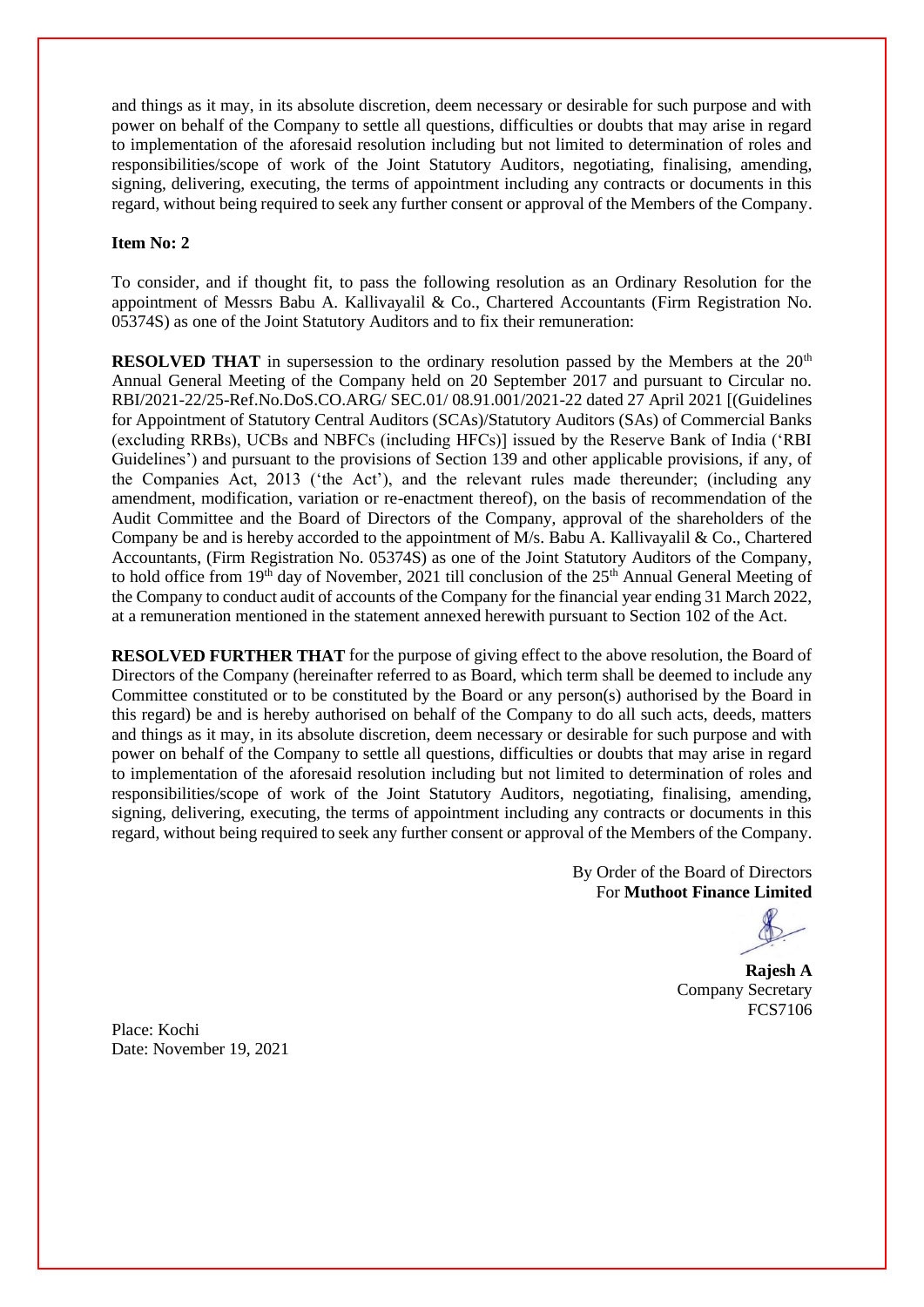### **NOTES:**

- 1. A statement for the proposed resolutions pursuant to Section 102 of the Companies Act, 2013 read with Rule 22 of the Companies (Management and Administration) Rules, 2014 setting out material facts, is annexed hereto and forms part of this Notice
- 2. In view of the ongoing COVID-19 pandemic and the extant provisions of MCA circulars, the Company would be sending this Postal Ballot Notice only through e-mail to all the Members, whose names appear in the Register of Members/ List of Beneficial Owners as received from Depositories as on Friday, November 19, 2021 (the cut-off date) who have registered their e-mail addresses with the Company/ Depository Participant (DP). The hard copy of this Notice along with postal ballot forms and pre-paid business envelope will not be sent to the Members. Accordingly, the communication of the assent or dissent of the Members would take place through e-voting only.
- 3. Members holding shares in physical form and who have not yet registered their e-mail addresses are requested to register the same with the Company by sending an e-mail to [cs@muthootgroup.com.](mailto:cs@muthootgroup.com) Members holding shares in electronic form are requested to get their email addresses registered with their respective DP. Thereafter, the Company would endeavour to send the Postal Ballot Notice to such Members to enable them to cast their vote through e-voting.
- 4. The Postal Ballot Notice is placed at the website of the Company at [www.muthootfinance.com,](http://www.muthootfinance.com/) at the websites of the Stock Exchanges at www.bseindia.com, www.nseindia.com and at the website of the E-voting service provider at [www.evotingindia.com.](http://www.evotingindia.com/)
- 5. The voting rights of the Members shall be in proportion to their share in the paid-up equity share capital of the Company as on the cut-off date i.e. Friday, November 19, 2021.
- 6. Inspection of Documents:

During the e-voting period, all documents referred to in this Notice and other relevant documents would be available for inspection by the Members at the Registered Office of the Company on all working days except Sundays and National Holidays between 10:00 a.m. and 12 noon.

The said documents would also be available for virtual inspection on all working days. Members seeking to inspect such documents virtually need to send an e-mail to [cs@muthootgroup.com](mailto:cs@muthootgroup.com) requesting for the said inspection within the aforementioned period.

7. Instructions for e-voting:

In compliance with the provisions of Regulation 44 of the SEBI (Listing Obligations and Disclosure Requirements) Regulations, 2015 (Listing Regulations), Sections 108 and 110 of the Companies Act, 2013 read with Rules 20 and 22 of the Companies (Management and Administration) Rules, 2014, MCA circulars and the Secretarial Standard on General Meetings issued by The Institute of Company Secretaries of India, the Company is providing the e-voting facility to all its Members to enable them to cast their votes on the resolutions listed in this Notice. The e-voting facility is provided by Central Depository Services (India) Limited ("CDSL").

SEBI vide circular SEBI/HO/CFD/ CMD/CIR/P/2020/242 dated December 9, 2020, has enabled evoting for all the individual demat account holders by way of a single login credential through their demat accounts and/or website of the depositories/DP, in an attempt to increase the participation of the shareholders as also to improve the efficacy of the voting process.

## **THE INSTRUCTIONS OF SHAREHOLDERS FOR E-VOTING ARE AS UNDER:**

(i) The voting period begins on **28th November 2021 at 10:00 AM** and ends on **27th December 2021 at 5 PM**. During this period shareholders of the Company, holding shares either in physical form or in dematerialized form, as on the **cut-off date of 19 November 2021** may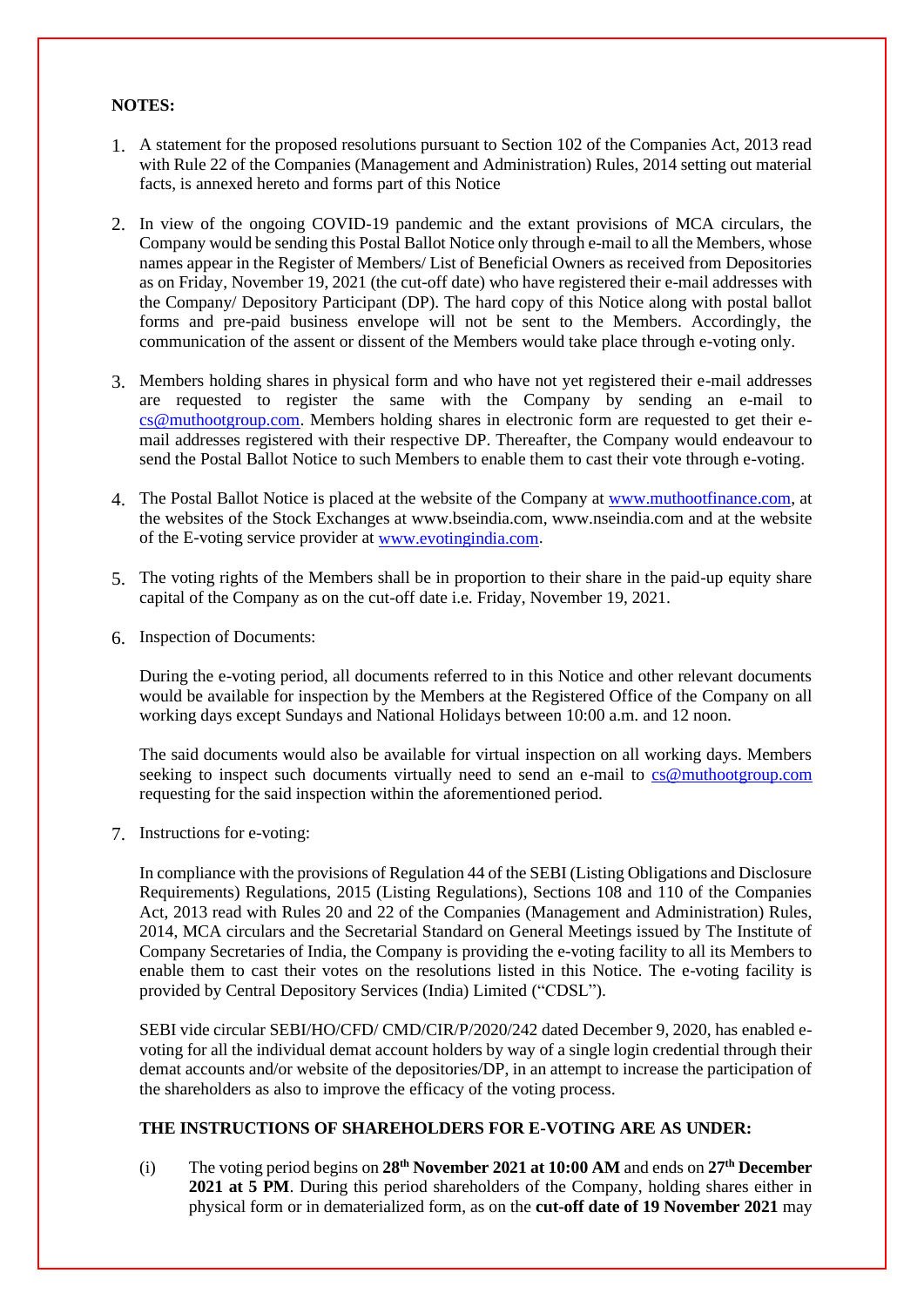cast their vote electronically. The e-voting module shall be disabled by CDSL for voting thereafter.

(ii) Pursuant to SEBI Circular No. **SEBI/HO/CFD/CMD/CIR/P/2020/242 dated 09.12.2020,**  under Regulation 44 of Securities and Exchange Board of India (Listing Obligations and Disclosure Requirements) Regulations, 2015, listed entities are required to provide remote e-voting facility to its shareholders, in respect of all shareholders' resolutions. However, it has been observed that the participation by the public non-institutional shareholders/retail shareholders is at a negligible level.

Currently, there are multiple e-voting service providers (ESPs) providing e-voting facility to listed entities in India. This necessitates registration on various ESPs and maintenance of multiple user IDs and passwords by the shareholders.

In order to increase the efficiency of the voting process, pursuant to a public consultation, it has been decided to enable e-voting to **all the demat account holders**, **by way of a single login credential, through their demat accounts/ websites of Depositories/ Depository Participants**. Demat account holders would be able to cast their vote without having to register again with the ESPs, thereby, not only facilitating seamless authentication but also enhancing ease and convenience of participating in e-voting process.

(iii) In terms of **SEBI circular no. SEBI/HO/CFD/CMD/CIR/P/2020/242 dated December 9, 2020** on e-Voting facility provided by Listed Companies, Individual shareholders holding securities in demat mode are allowed to vote through their demat account maintained with Depositories and Depository Participants. Shareholders are advised to update their mobile number and email Id in their demat accounts in order to access e-Voting facility.

Pursuant to abovesaid SEBI Circular**,** Login method for e-Voting **for Individual shareholders holding securities in Demat mode CDSL/NSDL** is given below:

| Type                                                                                     | of   Login Method                                                                                                                                                                                                                                                                                                                                                                                                                                                                                                                                                                                            |
|------------------------------------------------------------------------------------------|--------------------------------------------------------------------------------------------------------------------------------------------------------------------------------------------------------------------------------------------------------------------------------------------------------------------------------------------------------------------------------------------------------------------------------------------------------------------------------------------------------------------------------------------------------------------------------------------------------------|
| shareholders                                                                             |                                                                                                                                                                                                                                                                                                                                                                                                                                                                                                                                                                                                              |
| Individual<br><b>Shareholders</b><br>holding<br>securities in<br>Demat mode<br>with CDSL | 1) Users who have opted for CDSL Easi / Easiest facility, can login<br>through their existing user id and password. Option will be made<br>available to reach e-Voting page without any further authentication. The<br>login<br>Easi<br>Easiest<br>URL<br>for<br>to<br>users<br>to<br>are<br>https://web.cdslindia.com/myeasi/home/login<br>visit<br>or<br>www.cdslindia.com and click on Login icon and select New System<br>Myeasi.                                                                                                                                                                        |
|                                                                                          | After successful login the Easi / Easiest user will be able to see the e-<br>2)<br>Voting option for eligible companies where the evoting is in progress<br>as per the information provided by company. On clicking the evoting<br>option, the user will be able to see e-Voting page of the e-Voting service<br>provider for casting your vote during the remote e-Voting period.<br>Additionally, there is also links provided to access the system of all e-<br>Voting Service Providers i.e. CDSL/NSDL/KARVY/LINKINTIME, so<br>that the user can visit the e-Voting service providers' website directly. |
|                                                                                          | 3) If the user is not registered for Easi/Easiest, option to register is<br>available<br>at<br>https://web.cdslindia.com/myeasi/Registration/EasiRegistration                                                                                                                                                                                                                                                                                                                                                                                                                                                |
|                                                                                          | 4) Alternatively, the user can directly access e-Voting page by providing<br>Demat Account Number and PAN No. from a e-Voting link available<br>www.cdslindia.com<br>click<br>home<br>page<br><b>or</b><br>on<br>on                                                                                                                                                                                                                                                                                                                                                                                          |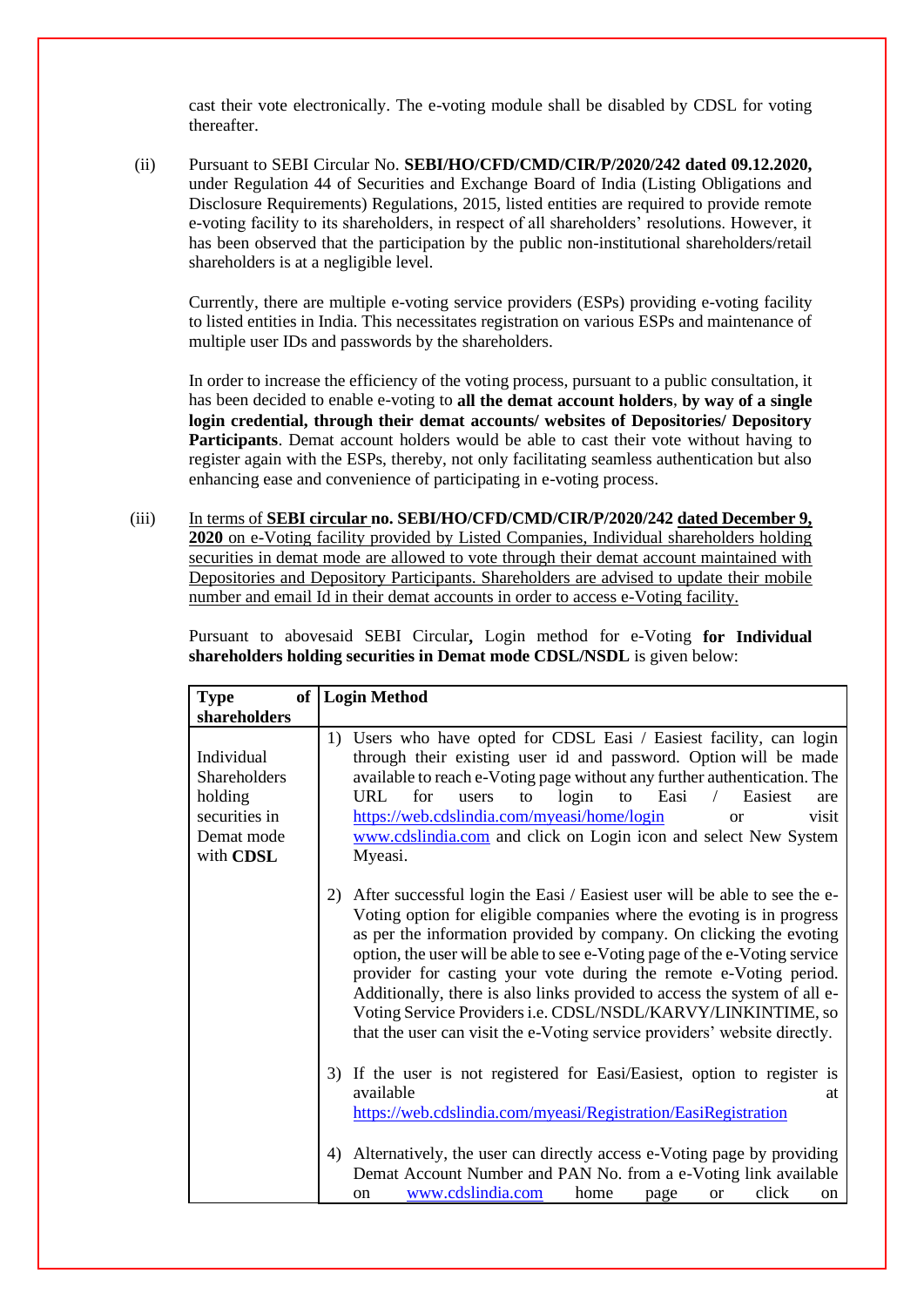|                                                                                                                                                       | https://evoting.cdslindia.com/Evoting/EvotingLogin The system will<br>authenticate the user by sending OTP on registered Mobile & Email as<br>recorded in the Demat Account. After successful authentication, user<br>will be able to see the e-Voting option where the evoting is in progress<br>and also able to directly access the system of all e-Voting Service<br>Providers.                                                                                                                                                                                                                                                                                                                                                                                                                                                                |
|-------------------------------------------------------------------------------------------------------------------------------------------------------|----------------------------------------------------------------------------------------------------------------------------------------------------------------------------------------------------------------------------------------------------------------------------------------------------------------------------------------------------------------------------------------------------------------------------------------------------------------------------------------------------------------------------------------------------------------------------------------------------------------------------------------------------------------------------------------------------------------------------------------------------------------------------------------------------------------------------------------------------|
| Individual<br>Shareholders<br>holding<br>securities in<br>demat mode<br>with NSDL                                                                     | 1) If you are already registered for NSDL IDeAS facility, please visit the<br>e-Services website of NSDL. Open web browser by typing the<br>following URL: https://eservices.nsdl.com either on a Personal<br>Computer or on a mobile. Once the home page of e-Services is<br>launched, click on the "Beneficial Owner" icon under "Login" which is<br>available under 'IDeAS' section. A new screen will open. You will have<br>to enter your User ID and Password. After successful authentication,<br>you will be able to see e-Voting services. Click on "Access to e-Voting"<br>under e-Voting services and you will be able to see e-Voting page. Click<br>on company name or e-Voting service provider name and you will be<br>re-directed to e-Voting service provider website for casting your vote<br>during the remote e-Voting period. |
|                                                                                                                                                       | 2) If the user is not registered for IDeAS e-Services, option to register is<br>available at https://eservices.nsdl.com. Select "Register Online for<br>"Portal<br><b>IDeAS</b><br>click<br><sub>or</sub><br>at<br>https://eservices.nsdl.com/SecureWeb/IdeasDirectReg.jsp                                                                                                                                                                                                                                                                                                                                                                                                                                                                                                                                                                         |
|                                                                                                                                                       | 3) Visit the e-Voting website of NSDL. Open web browser by typing the<br>following URL: https://www.evoting.nsdl.com/ either on a Personal<br>Computer or on a mobile. Once the home page of e-Voting system is<br>launched, click on the icon "Login" which is available under<br>'Shareholder/Member' section. A new screen will open. You will have<br>to enter your User ID (i.e. your sixteen digit demat account number hold<br>with NSDL), Password/OTP and a Verification Code as shown on the<br>screen. After successful authentication, you will be redirected to NSDL<br>Depository site wherein you can see e-Voting page. Click on company<br>name or e-Voting service provider name and you will be redirected to<br>e-Voting service provider website for casting your vote during the<br>remote e-Voting period.                  |
| Individual<br>Shareholders<br>(holding<br>securities<br>in<br>mode)<br>demat<br>login<br>through<br>their<br><b>Depository</b><br><b>Participants</b> | You can also login using the login credentials of your demat account<br>through your Depository Participant registered with NSDL/CDSL for e-<br>Voting facility. After Successful login, you will be able to see e-Voting<br>option. Once you click on e-Voting option, you will be redirected to<br>NSDL/CDSL Depository site after successful authentication, wherein you<br>can see e-Voting feature. Click on company name or e-Voting service<br>provider name and you will be redirected to e-Voting service provider<br>website for casting your vote during the remote e-Voting period.                                                                                                                                                                                                                                                    |

**Important note:** Members who are unable to retrieve User ID/ Password are advised to use Forget User ID and Forget Password option available at abovementioned website.

**Helpdesk for Individual Shareholders holding securities in demat mode for any technical issues related to login through Depository i.e. CDSL and NSDL**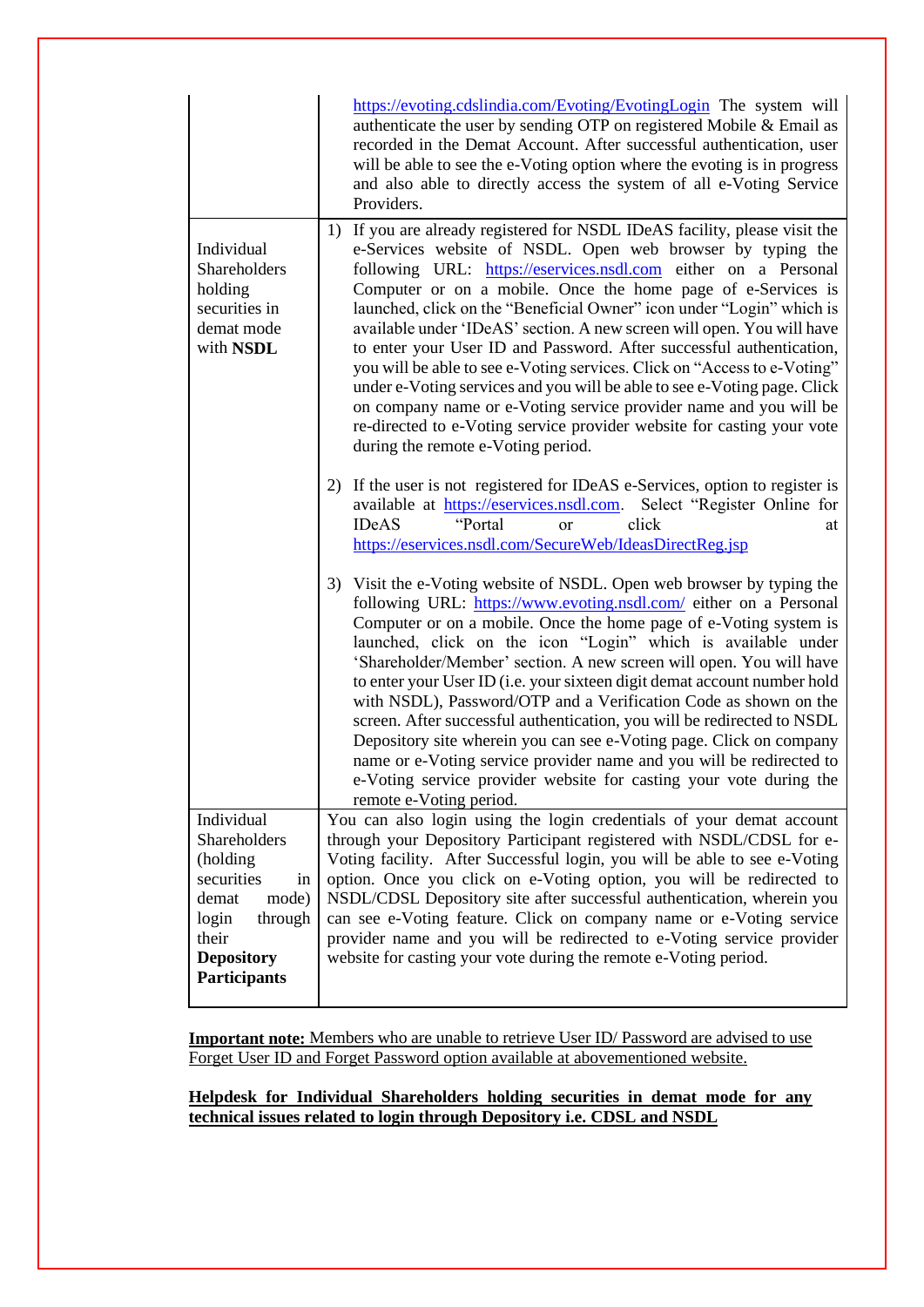| Login type                     | <b>Helpdesk details</b>                                   |
|--------------------------------|-----------------------------------------------------------|
| <b>Individual Shareholders</b> | Members facing any technical issue in login can contact   |
| holding securities in Demat    | CDSL helpdesk by sending a request at                     |
| mode with CDSL                 | helpdesk.evoting@cdslindia.comor contact at 022-          |
|                                | 23058738 and 22-23058542-43.                              |
| Individual Shareholders        | Members facing any technical issue in login can contact   |
| holding securities in Demat    | NSDL helpdesk by sending a request at evoting@nsdl.co.in  |
| mode with NSDL                 | or call at toll free no.: 1800 1020 990 and 1800 22 44 30 |

# (iv) Login method for e-Voting for **Physical shareholders and shareholders other than individual holding in Demat form.**

- 1) The shareholders should log on to the e-voting website [www.evotingindia.com.](http://www.evotingindia.com/)
- 2) Click on "Shareholders" module.
- 3) Now enter your User ID
	- a. For CDSL: 16 digits beneficiary ID,
	- b. For NSDL: 8 Character DP ID followed by 8 Digits Client ID,
	- c. Shareholders holding shares in Physical Form should enter Folio Number registered with the Company.
- 4) Next enter the Image Verification as displayed and Click on Login.
- 5) If you are holding shares in demat form and had logged on to [www.evotingindia.com](http://www.evotingindia.com/) and voted on an earlier e-voting of any company, then your existing password is to be used.

|                     | For Physical shareholders and other than individual shareholders<br>holding shares in Demat.                                                                                   |
|---------------------|--------------------------------------------------------------------------------------------------------------------------------------------------------------------------------|
| <b>PAN</b>          | Enter your 10 digit alpha-numeric *PAN issued by Income Tax<br>Department (Applicable for both demat shareholders as well as<br>physical shareholders)                         |
|                     | Shareholders who have not updated their PAN with the<br>Company/Depository Participant are requested to use the sequence<br>number sent by Company/RTA or contact Company/RTA. |
| <b>Dividend</b>     | Enter the Dividend Bank Details or Date of Birth (in dd/mm/yyyy                                                                                                                |
| <b>Bank Details</b> | format) as recorded in your demat account or in the company records                                                                                                            |
| <b>OR</b> Date of   | in order to login.                                                                                                                                                             |
| Birth (DOB)         |                                                                                                                                                                                |
|                     | If both the details are not recorded with the depository or company,                                                                                                           |
|                     | please enter the member id / folio number in the Dividend Bank                                                                                                                 |
|                     | details field.                                                                                                                                                                 |

6) If you are a first-time user follow the steps given below:

- (v) After entering these details appropriately, click on "SUBMIT" tab.
- (vi) Shareholders holding shares in physical form will then directly reach the Company selection screen. However, shareholders holding shares in demat form will now reach 'Password Creation' menu wherein they are required to mandatorily enter their login password in the new password field. Kindly note that this password is to be also used by the demat holders for voting for resolutions of any other company on which they are eligible to vote, provided that company opts for e-voting through CDSL platform. It is strongly recommended not to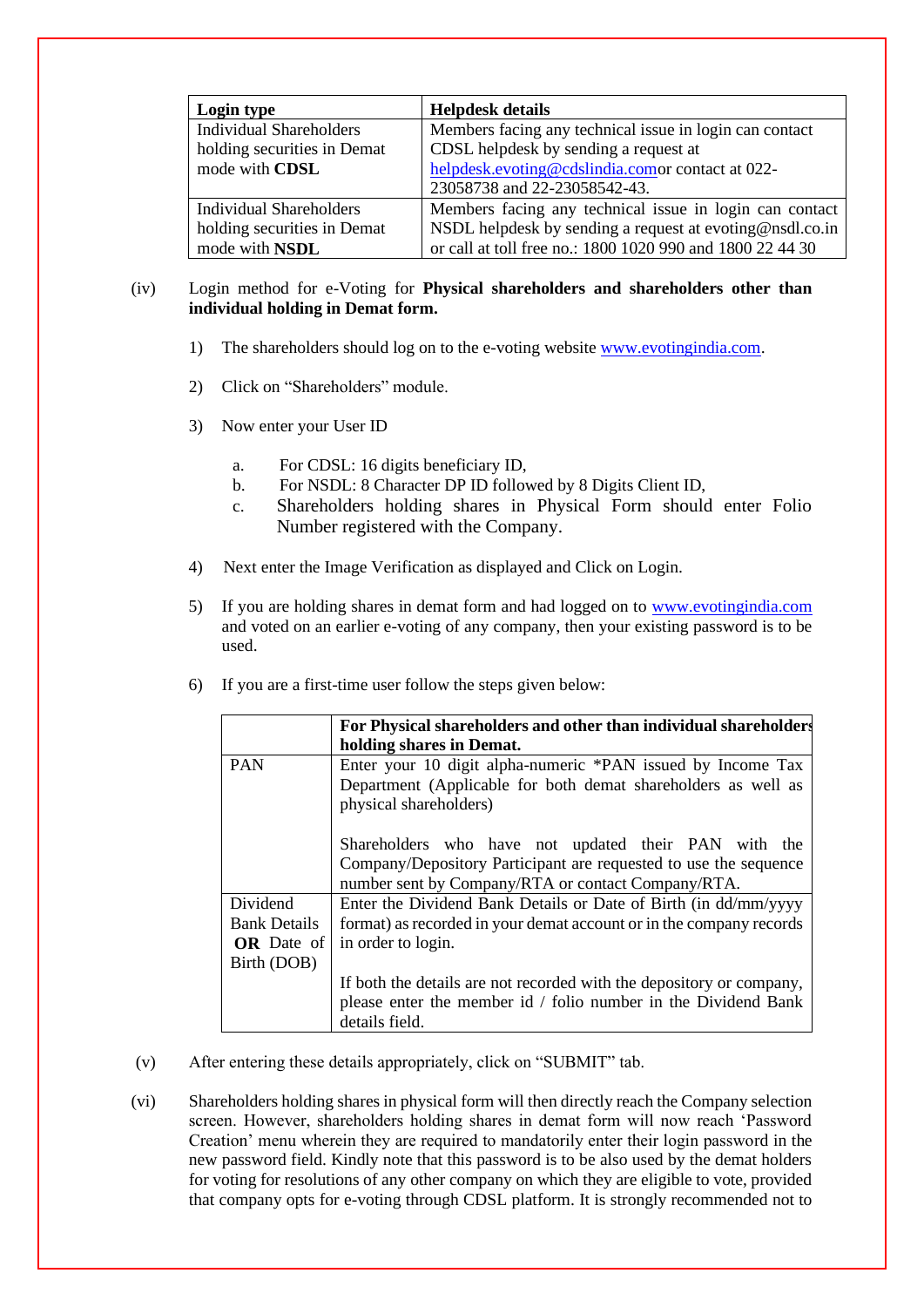share your password with any other person and take utmost care to keep your password confidential.

- (vii) For shareholders holding shares in physical form, the details can be used only for e-voting on the resolutions contained in this Notice.
- (viii) Click on the EVSN for the relevant Muthoot Finance Limited on which you choose to vote.
- (ix) On the voting page, you will see "RESOLUTION DESCRIPTION" and against the same the option "YES/NO" for voting. Select the option YES or NO as desired. The option YES implies that you assent to the Resolution and option NO implies that you dissent to the Resolution.
- (x) Click on the "RESOLUTIONS FILE LINK" if you wish to view the entire Resolution details.
- (xi) After selecting the resolution, you have decided to vote on, click on "SUBMIT". A confirmation box will be displayed. If you wish to confirm your vote, click on "OK", else to change your vote, click on "CANCEL" and accordingly modify your vote.
- (xii) Once you "CONFIRM" your vote on the resolution, you will not be allowed to modify your vote.
- (xiii) You can also take a print of the votes cast by clicking on "Click here to print" option on the Voting page.
- (xiv) If a demat account holder has forgotten the login password then Enter the User ID and the image verification code and click on Forgot Password & enter the details as prompted by the system.

## (xv) **Additional Facility for Non – Individual Shareholders and Custodians –For Remote Voting only.**

- Non-Individual shareholders (i.e. other than Individuals, HUF, NRI etc.) and Custodians are required to log on to [www.evotingindia.com](http://www.evotingindia.com/) and register themselves in the "Corporates" module.
- A scanned copy of the Registration Form bearing the stamp and sign of the entity should be emailed to [helpdesk.evoting@cdslindia.com.](mailto:helpdesk.evoting@cdslindia.com)
- After receiving the login details a Compliance User should be created using the admin login and password. The Compliance User would be able to link the account(s) for which they wish to vote on.
- The list of accounts linked in the login should be mailed to helpdesk.evoting@cdslindia.com and on approval of the accounts they would be able to cast their vote.
- A scanned copy of the Board Resolution and Power of Attorney (POA) which they have issued in favour of the Custodian, if any, should be uploaded in PDF format in the system for the scrutinizer to verify the same.
- Alternatively Non Individual shareholders are required to send the relevant Board Resolution/ Authority letter etc. together with attested specimen signature of the duly authorized signatory who are authorized to vote, to the Scrutinizer and to the Company at the email address viz; [cs@muthootgroup.com](mailto:cs@muthootgroup.com) , if they have voted from individual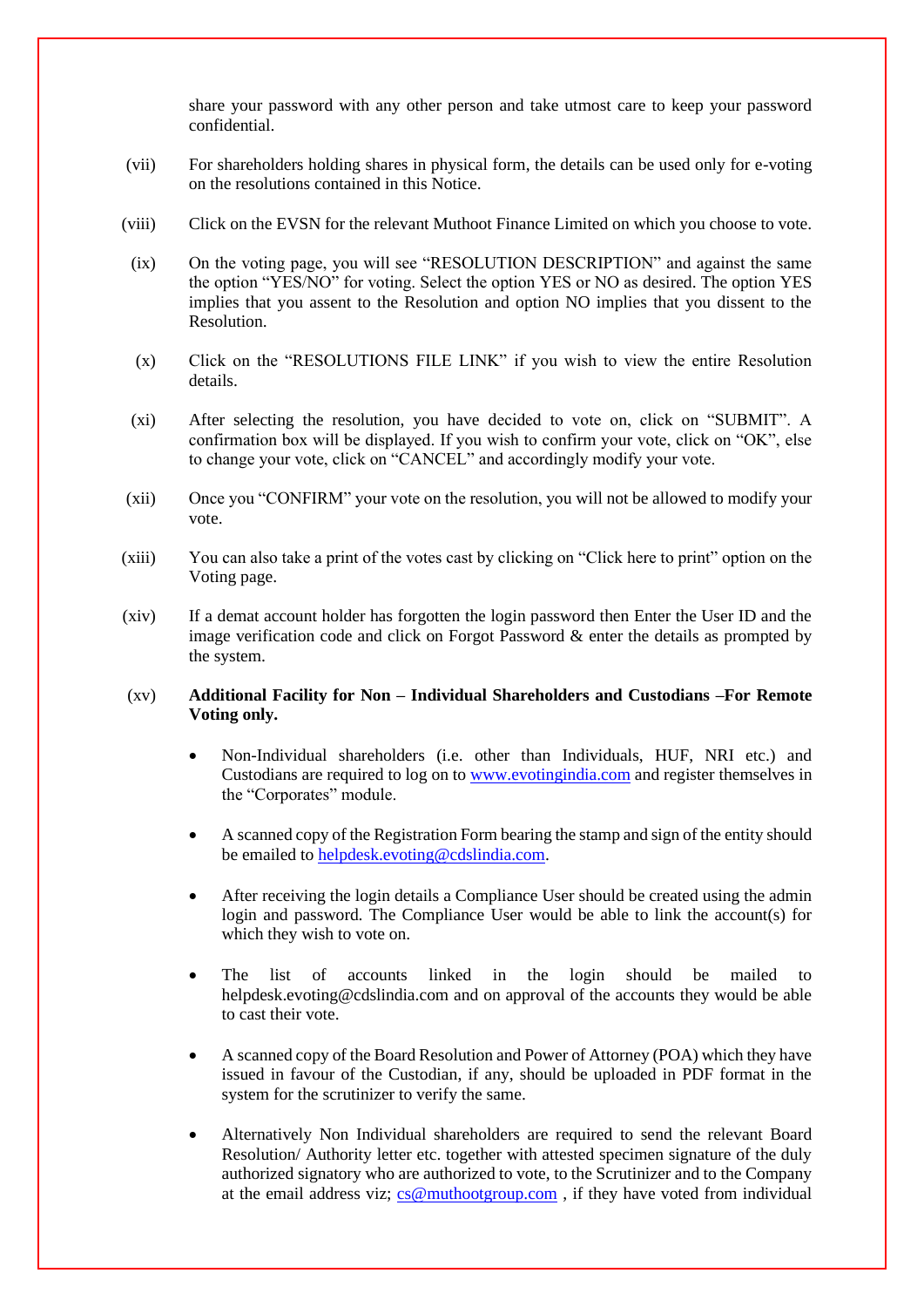tab & not uploaded same in the CDSL e-voting system for the scrutinizer to verify the same.

## **PROCESS FOR THOSE SHAREHOLDERS WHOSE EMAIL/MOBILE NO. ARE NOT REGISTERED WITH THE COMPANY/DEPOSITORIES.**

- 1. For Physical shareholders- please provide necessary details like Folio No., Name of shareholder, scanned copy of the share certificate (front and back), PAN (self attested scanned copy of PAN card), AADHAR (self attested scanned copy of Aadhar Card) by email to [coimbatore@linkintime.co.in](mailto:coimbatore@linkintime.co.in)
- 2. For Demat shareholders -, Please update your email id & mobile no. with your respective Depository Participant (DP)
- 3. For Individual Demat shareholders Please update your email id  $&$  mobile no. with your respective Depository Participant (DP) which is mandatory while e-Voting.

If you have any queries or issues regarding e-Voting from the CDSL e-Voting System, you can write an email to [helpdesk.evoting@cdslindia.com](mailto:helpdesk.evoting@cdslindia.com) or contact at 022- 23058738 and 022-23058542/43.

All grievances connected with the facility for voting by electronic means may be addressed to Mr. Rakesh Dalvi, Sr. Manager, (CDSL,) Central Depository Services (India) Limited, A Wing, 25th Floor, Marathon Futurex, Mafatlal Mill Compounds, N M Joshi Marg, Lower Parel (East), Mumbai - 400013 or send an email to [helpdesk.evoting@cdslindia.com](mailto:helpdesk.evoting@cdslindia.com) or call on 022- 23058542/43.

- 8. Dr. C.V. Madhusudhanan, Practising Company Secretary (Membership No. FCS 5367; CP 4408) or failing him Dr. K.S. Ravichandran, Practising Company Secretary (Membership No. FCS 3675; CP 2160), Partners of M/s. KSR & Co., Company Secretaries LLP, Coimbatore having communicated his willingness, has been appointed by the Company to act as the Scrutinizer to scrutinize the e-voting process in a fair and transparent manner.
- 9. The Scrutinizer shall submit his report on the total votes cast in favour of or against, if any, on each of the resolutions set out in this Notice to the Chairman of the Company or any other person authorised by him, who shall declare the results of the voting forthwith.
- 10. The results, along with the Scrutinizer's Report, will be announced on **Tuesday, December 28, 2021** and be placed on the website of the Company and CDSL and shall be communicated to BSE Limited and National Stock Exchange of India Limited. The results will also be displayed on the notice board at the Registered Office of the Company.

Subject to the receipt of the requisite number of votes, the resolutions as set out in this Notice shall be deemed to have been passed on the last date for e-voting i.e. **Monday, December 27, 2021**.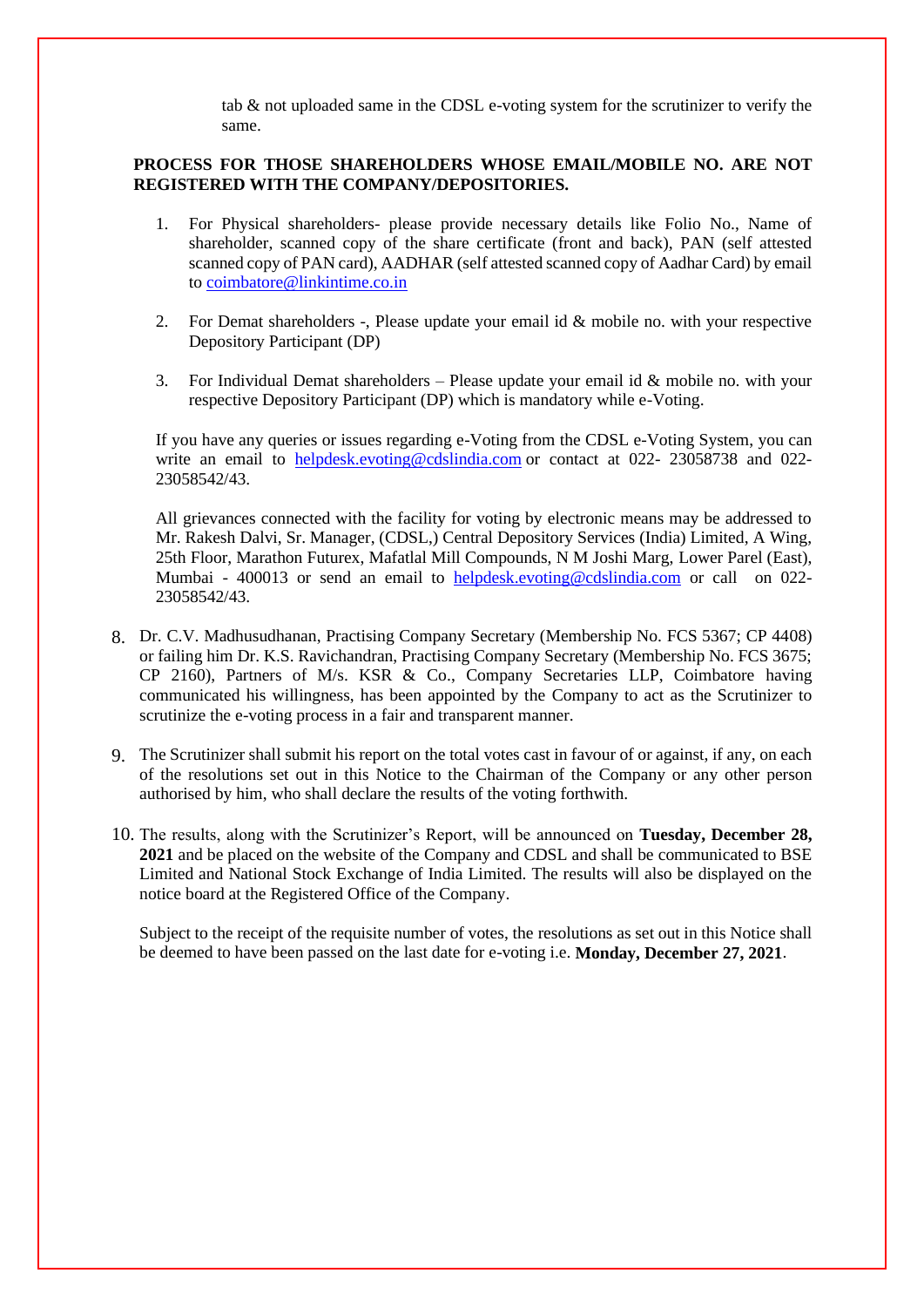### **Annexure to the Notice**

## **Statement pursuant to Section 102 of the Companies Act, 2013 setting out material facts \_\_\_\_\_\_\_\_\_\_\_\_\_\_\_\_\_\_\_\_\_\_\_\_\_\_\_\_\_\_\_\_\_\_\_\_\_\_\_\_\_\_\_\_\_\_\_\_\_\_\_\_\_\_\_\_\_\_\_\_\_\_\_\_\_\_\_\_\_\_\_\_\_\_\_**

### Resolution Nos. 1 and 2

M/s Varma & Varma, Chartered Accountants (the "Outgoing Auditors"), were appointed by the members for a term of 5 consecutive years at 20<sup>th</sup> annual general meeting held on 20 September 2017 and they were to hold office till the conclusion of 25<sup>th</sup> annual general meeting. Reserve Bank of India, vide its circular dated 27 April 2021, issued Guidelines for Appointment of Statutory Central Auditors (SCAs)/Statutory Auditors (SAs) of Commercial Banks (excluding RRBs), UCBs and NBFCs (including HFCs) (the "Guidelines"/ "Circular"), mandated NBFCs (including HFCs) with an asset size of Rs. 15,000 crore and above to appoint minimum two audit firms as joint auditors for a continuous period of three years. Further, the Guidelines also specifies that an auditor who has completed a period of 3 years (counted as one tenure) as on the date of the Circular shall not be eligible for re-appointment in the same Entity for six years (two tenures) after completion of one tenure of 3 years. Subsequently, the RBI had also released Frequently Asked Questions (FAQs) dated 11 June 2021, inter alia, clarifying that the existing statutory auditors who have completed 3 years with an entity would not be able to continue as auditors with effect from second half of the financial year 2021- 22, even though they may not have completed their present tenure as approved by the Members of the said entity.

Consequently, in terms of the RBI Guidelines and related FAQs, M/s. Varma & Varma, Chartered Accountants had tendered their resignation on 10 November 2021.

The Audit Committee and Board of the Company noted that the Outgoing Auditors have not raised any concern or issue and there is no reason other than those mentioned in their above said letter. The copy of the said letter which has been filed with stock exchanges is available on the Company's website at [https://www.muthootfinance.com/themes/bartik/uploads/Resignation\\_of\\_Auditor.pdf](https://www.muthootfinance.com/themes/bartik/uploads/Resignation_of_Auditor.pdf) In order to comply with the requirements of the Guidelines, the Board of Directors, based on the recommendation of the Audit Committee, at their meeting held on 19 November 2021, approved the appointment of M/s. Elias George & Co., Chartered Accountants, (Firm Registration No. 000801S) and M/s. Babu A. Kallivayalil & Co., Chartered Accountants, (Firm Registration No. 05374S) as Joint Statutory Auditors for a period of 3 years to conduct statutory audit of the financial statements of the Company for the financial years ended 31 March 2022, 31 March 2023 and 31 March 2024, as under:

| <b>First Term</b>  | From November 19, 2021 till the conclusion of the $25th$ Annual General Meeting,              |
|--------------------|-----------------------------------------------------------------------------------------------|
|                    | to conduct audit of the accounts of the Company for the financial year ending 31              |
|                    | March 2022.                                                                                   |
| <b>Second Term</b> | From the conclusion of the $25th$ Annual General Meeting till the conclusion of the           |
|                    | 26 <sup>th</sup> Annual General Meeting to conduct audit of the accounts of the Company for   |
|                    | the financial year ending 31 March 2023.                                                      |
| <b>Third Term</b>  | From the conclusion of the 26 <sup>th</sup> Annual General Meeting till the conclusion of the |
|                    | $27th$ Annual General Meeting to conduct audit of the accounts of the Company for             |
|                    | the financial year ending 31 March 2024.                                                      |

Pursuant to the provisions of Section 139(8)(i) of the Act, the Joint Statutory Auditors appointed vide the resolutions through this Postal Ballot will hold the office till conclusion of the  $25<sup>th</sup>$  Annual General Meeting of the Company. In line with the provisions of the said section, the Board has initially proposed the ordinary resolutions for the appointment of the Joint Statutory Auditors proposed to be appointed for the First term ending on conclusion of the 25<sup>th</sup> Annual General Meeting as set out in this Notice. Subsequently, in the Notice convening the  $25<sup>th</sup>$  Annual General Meeting, the Board of Directors will recommend to the Members passing of the ordinary resolution for appointment of the proposed Joint Statutory Auditors for the Second and Third term ending at 26<sup>th</sup> and 27<sup>th</sup> Annual General Meeting, respectively. The proposed Joint Statutory Auditors will effectively hold office for three consecutive terms, ending on conclusion of the  $27<sup>th</sup>$  Annual General Meeting of the Company and for the three consecutive financial years ending 31 March 2024 in compliance with the Guidelines.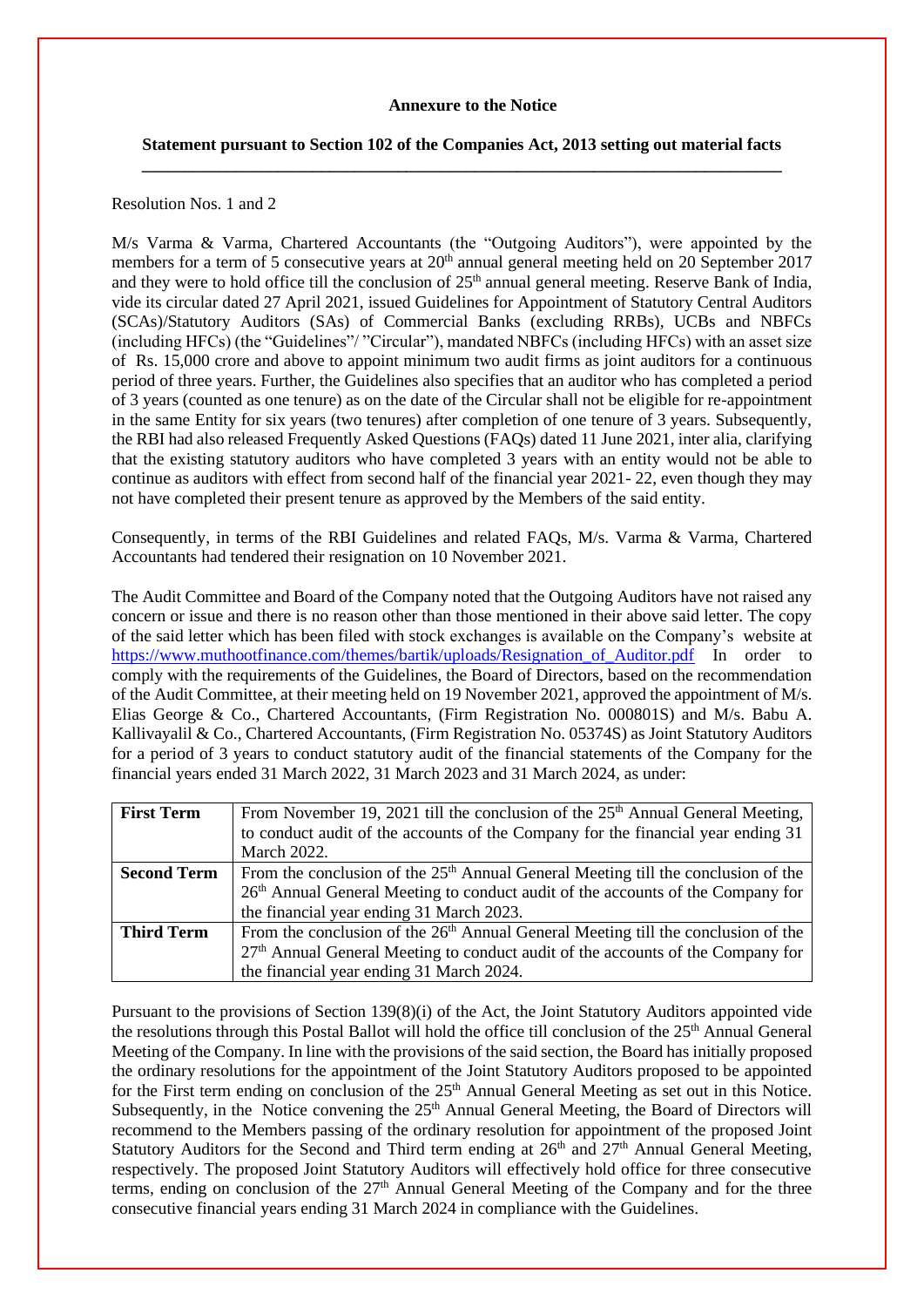Both the Joint Auditors have confirmed that their appointment, if made, will be within the limit specified under the Act and RBI Guidelines. They have also confirmed that they are not disqualified to be appointed as statutory auditors in terms of the provisions of the Section 141 of the Act and the provisions of the Companies (Audit and Auditors) Rules, 2014 and the RBI Guidelines.

As per RBI Guidelines, the Board of Directors of Company, on the recommendation of Audit Committee, have approved a Policy for Appointment of Statutory Auditors which can be accessed at [www.muthootfinance.com](http://www.muthootfinance.com/)

Pursuant to Regulation 36 of the SEBI Listing Regulations, the following details are mentioned for the information of Members:

| Proposed audit fee                                             | The fees proposed to be paid to the Joint Statutory Auditors for financial year                                                                                                                                                                                                                                                                                                                                                                          |
|----------------------------------------------------------------|----------------------------------------------------------------------------------------------------------------------------------------------------------------------------------------------------------------------------------------------------------------------------------------------------------------------------------------------------------------------------------------------------------------------------------------------------------|
| payable to auditors                                            | 2021-22 are as under:                                                                                                                                                                                                                                                                                                                                                                                                                                    |
|                                                                | (a) For the annual Statutory Audit – Rs. $45.50$ Lakhs<br>(b) For Limited Review of each quarter - Rs. 6.50 Lakhs                                                                                                                                                                                                                                                                                                                                        |
|                                                                | The Outgoing Auditor was paid fees as under:                                                                                                                                                                                                                                                                                                                                                                                                             |
|                                                                | (a) For the annual Statutory Audit – Rs. $36.00$ Lakhs<br>(b) For Limited Review of each quarter - Rs. 6.50 Lakhs                                                                                                                                                                                                                                                                                                                                        |
|                                                                | The said fees shall exclude certification fees, applicable taxes, reimbursements<br>and other outlays.                                                                                                                                                                                                                                                                                                                                                   |
| Terms<br>appointment                                           | of Term of Appointment of M/s. Elias George & Co., and M/s. Babu A.<br>Kallivayalil & Co., the Joint Statutory Auditors shall be for a period of three<br>consecutive Financial Years ending 31 March 2022, 31 March 2023 and 31<br>March 2024.                                                                                                                                                                                                          |
|                                                                | M/s. Elias George & Co., and M/s. Babu A. Kallivayalil & Co., the Joint<br>Statutory Auditors of the Company, shall hold office commencing from<br>November 19, 2021 upto the conclusion of the 25 <sup>th</sup> Annual General Meeting<br>to be held in the year 2022.                                                                                                                                                                                  |
|                                                                | At the 25 <sup>th</sup> Annual General Meeting to be held in the year 2022, the Joint<br>Statutory Auditors would be further appointed for a period of two consecutive<br>years to hold office from the conclusion of the 25 <sup>th</sup> Annual General Meeting<br>till the conclusion of the $27th$ Annual General Meeting of the Company to be<br>held in the year 2024.                                                                             |
| Material change in<br>fee payable                              | There are no material changes in the audit fee payable to the new Joint<br>Statutory Auditors. The proposed fee payable to the Joint Statutory Auditors<br>will be relatively higher on account of appointment of two Joint Statutory<br>auditors as against sole auditor.                                                                                                                                                                               |
| Basis<br>ΟÌ<br>recommendation<br>and<br>auditor<br>credentials | The Audit Committee and the Board of Directors of the Company based on<br>the credentials of the firm and partners, asset size of the Company, eligibility<br>criteria prescribed under the Companies Act, 2013 and RBI Guidelines and<br>the Policy for Appointment of Statutory Auditors of the Company,<br>recommends the appointment of M/s. Elias George & Co., and M/s. Babu A.<br>Kallivayalil & Co., as Joint Statutory Auditors of the Company. |
|                                                                | Profile of Statutory Auditors:                                                                                                                                                                                                                                                                                                                                                                                                                           |